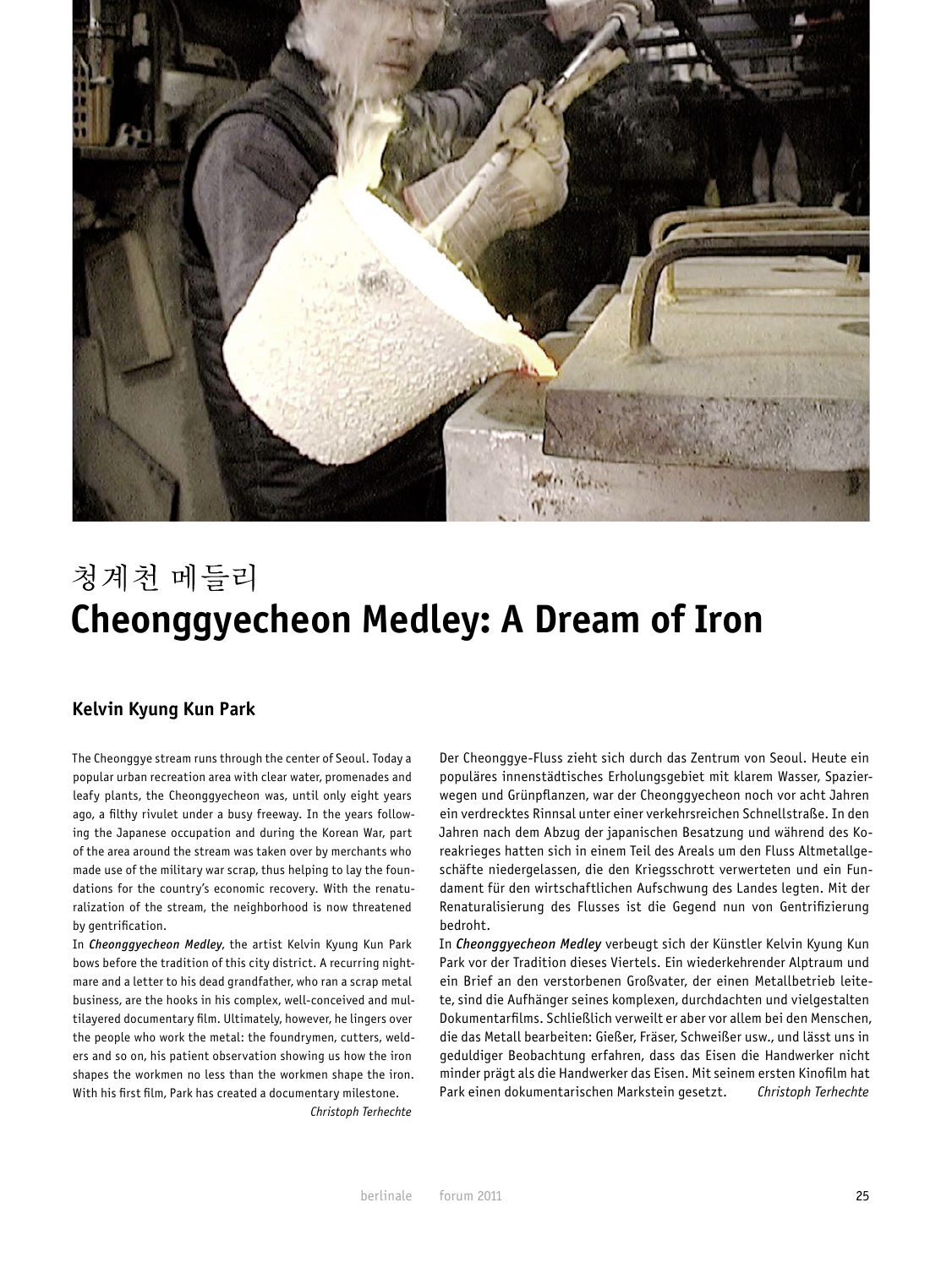# Cheonggyecheon, das alte Industrieviertel

Cheonggyecheon ist ein Industriegebiet in Seoul, in dem vor allem kleine Betriebe der Metall verarbeitenden Industrie angesiedelt sind. Bei der Industrialisierung Südkoreas, die unmittelbar auf Kolonialismus und Krieg folgte, spielte Cheonggyecheon eine Schlüsselrolle. Nach der Befreiung des Landes von der japanischen Herrschaft im Jahr 1945 wurden viele industrielle Einrichtungen stillgelegt, was zur Folge hatte, dass der Markt von deren Maschinenbeständen überflutet wurde. In Cheonggyecheon wurden Maschinenteile von Straßenhändlern verkauft; das waren die Anfänge der unabhängigen Kleinbetriebe. Während des wirtschaftlichen Aufschwungs in der Folge des Koreakriegs wurden in den 1950er Jahren Militärbestände und Altmetalle gehandelt. In den 1960er Jahren gründeten Veteranen des Vietnamkriegs mit ihren von dort mitgebrachten Maschinen Kleinunternehmen in Cheonggyecheon; sie begannen mit der Produktion von "Kopien" – typisch für aufstrebende Entwicklungsländer. Seit fünf Jahren jedoch geht die industrielle Produktion in Cheonggyecheon zurück: eine Folgeerscheinung der in den benachbarten Stadtteilen zu beobachtenden Modernisierung und Gentrifizierung, die mit den von den Behörden in Seoul initiierten Sanierungsmaßnahmen für die Hauptstadt einhergehen.

# Die Macht kollektiven Denkens

Die Auswirkungen der Moderne in Südkorea sind so traumatisch wie eindrucksvoll, der Übergang von der Agrar- zur Industrie- und Informationsgesellschaft vollzog sich innerhalb einer einzigen Generation. Wenn ich versuche, mein Leben, mein Verhältnis zu meiner Familie und meinen Freunden zu ergründen, komme ich nicht umhin, die kollektive Erfahrung der Generation meiner Eltern und Großeltern zur Kenntnis zu nehmen – sie haben drastische Veränderungen erlebt. Die von der Kolonialmacht erzwungene Industrialisierung Koreas ließ keinen Raum für Subjektivität oder ästhetische Betrachtungen. Der Grund dafür, dass wir Koreaner heute so besessen von Technologie sind, hat vielleicht damit zu tun, dass wir den Mangel an Innerlichkeit in der Phase der technologischen Entwicklung kompensieren wollen. Die Moderne hat uns mit solcher Rücksichtslosigkeit überrollt, dass wir uns eine Reflexion ihrer Auswirkungen lange Zeit nicht einmal vorstellen konnten. Der Schock hatte unsere physische Wahrnehmung – unser einziges Instrument für eine solche Überprüfung – betäubt. Der Umstand, dass es uns nicht gelungen ist, einen eigenen Begriff von der Moderne zu entwickeln, ist die Ursache für die Unfähigkeit der Koreaner, die Moderne zu überwinden.

Das Metall in den kleinen Stahlbetrieben von Cheonggyecheon trägt entscheidend zur Aufrechterhaltung einer modernen Gesellschaft bei; weil es aber inzwischen ein nebensächliches Requisit in unserem Alltagsleben ist, wirkt Metall heute in unserem Unterbewusstsein nach. Der Film sucht nach der unvermeidlichen Verstrickung zwischen dem Erzähler und den Stahlbetrieben im Bereich des Unterbewusstseins, des Traums. Das Traumbild entsteht weniger aus der persönlichen Erfahrung als vielmehr aus dem kollektiven Gedächtnis; was wie ein persönlicher Albtraum erscheint, ist in Wahrheit Abbild eines Traumas im kollektiven Unbewussten. Die bildliche Isolierung der sich rhythmisch bewegenden Stahlarbeiter befreit das unterdrückte Unterbewusste; sie wird zu einer bewussten Kunst- und Musikform und kreiert so ein Ritual, das Heilung von der Angst der Moderne verspricht.

# Cheonggyecheon, the old industrial area

Cheonggyecheon is a small industrial area in the city of Seoul where small metal workshops are located. Cheonggyecheon had played a key role in the industrialization of South Korea from the remnants of colonialism and war. Following the liberation of the country from Japanese rule in 1945, many industrial complexes became abandoned, resulting in a flood of scavenged machine parts on the market. In Cheonggyecheon, street vendors who laid the foundation for independent workshops sold these machine parts. The aftermath of the Korean War filled the streets with abandoned military goods and scrap metals were traded rigorously during the 1950s post-war recovery. In the 1960s, Vietnam War veterans brought many machines into Cheonggyecheon, initiating small-scale production and what's now considered "copy" production unique to the economies of developing nations. In the past five years, the business on Cheonggyecheon has declined as the surrounding neighborhood is in the process of renovation and gentrification, as part of a beautification initiative by the Seoul Metropolitan Government.

# The impact of collective thinking

The impact of modernity is as traumatic as it is impressive in South Korea, where the shift from an agricultural nation to the industrial and information age unfolded in less than one generation. When I try to make sense of my personal life, my relationships with my family and people around me, I cannot avoid questioning the collective experience of my parents' and grandparents' generation because they have lived through such a drastic change. The industrialization of Korea forced upon it by colonial powers gave no room for subjectivity and no time for contemplation of aesthetics. The reason we Koreans are so obsessed with technology now is perhaps to compensate for the lack of subjectivity in technological development before. Modernity encroached upon us in such a tormenting manner that we could not even imagine a reflexive consciousness for examining its side effects. The shock has numbed our bodily senses, our only tool for those examinations. Thus the failure to produce our own image of modernity is the cause and effect of why we Koreans cannot overcome modernity.

The iron found in Cheonggyecheon metal workshops is a crucial element in sustaining modern life, but since it has become a peripheral prop of our daily lives, iron has become our unconscious. The film searches for the inevitable entanglement between the narrator and the metal workshops in the realm of the unconscious, the dream. The dream image draws its clues from the collective mental system rather than the individual experience. What seems to be a personal nightmare is actually the image of the trauma of the collective unconsciousness. Extracting rhythm from the image of metal workers liberates the repressed unconscious into conscious art and music, creating a ritual of healing from the anguish of modernity.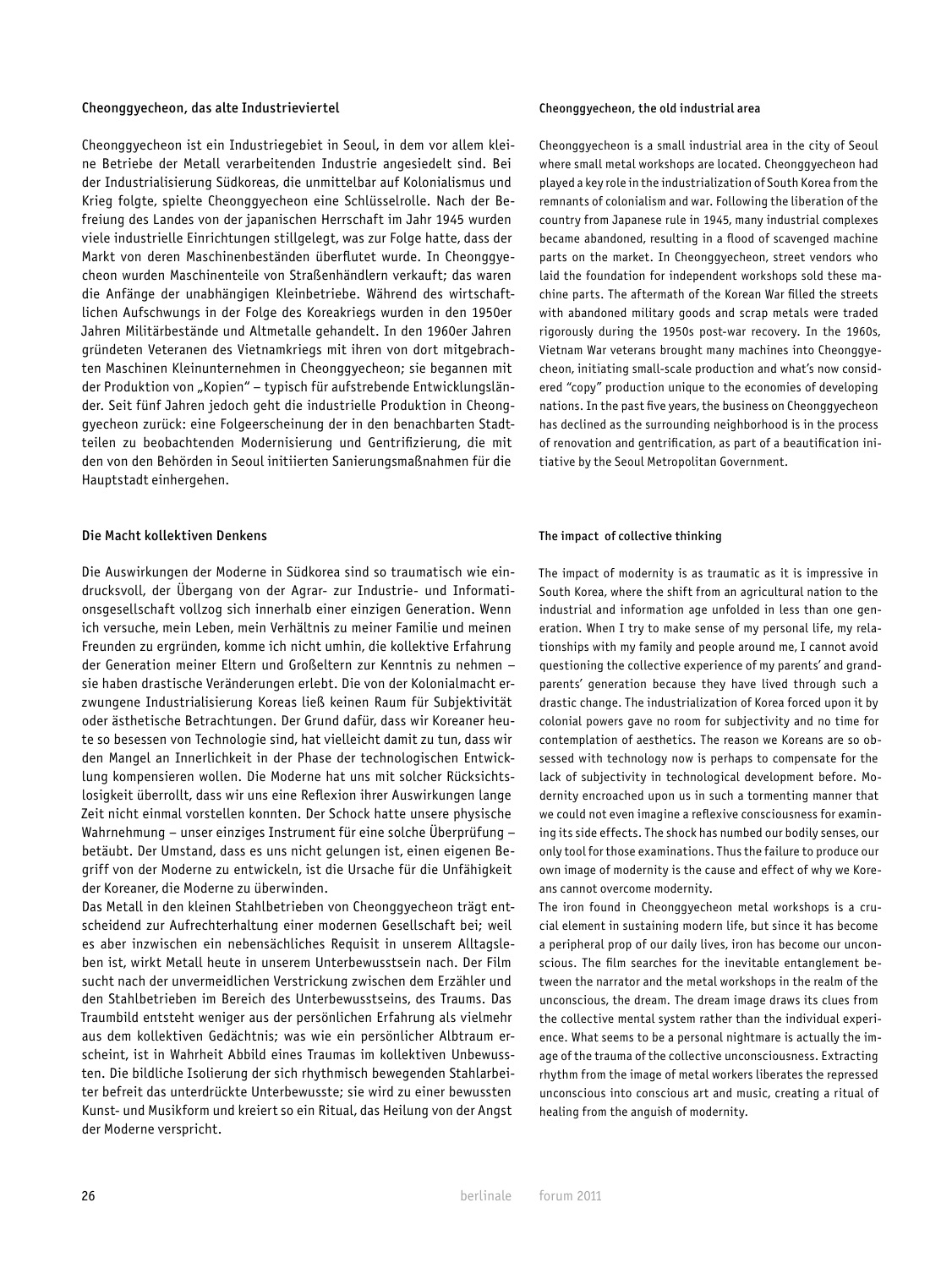# A pre-modern production system

In my work with *Flying City*, I was concerned with developing a visual language of machine aesthetics in the local Korean context. The first tier of industrial technology such as metal casting and milling machines were imported from the West via the Japanese and Americans, but the uniqueness of the workshops in Cheonggyecheon was that their livelihood existed in an almost pre-modern production system that is community-based, relying on a loose network of shops and personal relationships. For instance, one sand casting shop would refer its client to a friend who ran a molding shop, who then would refer the client to a milling shop so that the client could develop his final product. To a curious outsider like me, this appeared to be a form of a post-Fordian, post-modern production system that encourages small-scale production with customizable variables. However, working in Cheonggyecheon over the years, I found out that nobody really took the initiative in systemizing or connecting this production network with the outside world. Because each shop and the whole district alike failed to produce a clear vision or awareness of who they were, they struggled to produce an identity that would take them into the post-industrial age without getting engulfed by it.

Shame is the key factor that undermines Cheonggyecheon in making a breakthrough into the future. The shop owners in Cheonggyecheon take off their work clothes when they finish work and get dressed up in a suit for their commute home. I became interested in these psychological tendencies of Cheonggyecheon, not with an intention to develop a dramatic plot, but to derive a form that would be free from those psychological limitations.

What could Cheonggyecheon's metallic technology mean to us and to me as an individual and beyond? Could our obsession be our complex? And am I sensing my own complex, as a Korean, through my observations? In the editing process, I decided to incorporate my own childhood nightmare of metals into the film. This made sense to me because modernity was actually about the emergence of subjectivity, and I had to develop a subjective character to lead the narrative. The incongruity between the individual and the collective experience produces the meaning of Cheonggyecheon.

#### What kind of visual language?

I went into Cheonggyecheon thinking that I would make a sort of city symphony film like Walter Ruttmann's *Berlin: Symphony of a Great City*, or the Brazilian film *Saudade do futuro* by Cesar Paes, but I had neither the capacity nor the budget for such an endeavor. I was also drawn to the prints and films of Hungarian artist László Moholy-Nagy, but his works were nearly a century old and were made in Germany. Cinematically, my film was discombobulated because I hadn't seen a particular cinematic language that would satisfy me to describe the reality of Cheonggyecheon. This is a symptom of Korean cinema in general, this lack of innovative aesthetics, and it may go back to the crisis of Cheonggyecheon's inability to suggest a vision for its own future to counter demolition.

In order to define my cinematic aesthetics, I had to start observing Cheonggyecheon with all my senses, disregarding what was already ingrained in my mind.

#### Prämoderne Produktionsweisen

Im Rahmen meiner Arbeit habe ich versucht, eine visuelle Sprache für eine Maschinenästhetik im koreanischen Kontext zu entwickeln. Die ersten Techniken auf dem Weg zur Industrialisierung – darunter Metallguss und Fräsen – wurden aus dem Westen via Amerika und Japan importiert. Die Einmaligkeit der Kleinbetriebe in Cheonggyecheon bestand darin, dass ihre Erwerbsquelle auf einem gewissermaßen prämodernen Produktionssystem beruhte, das auf einem losen Verbund von Betrieben und persönlichen Beziehungen aufgebaut war. So empfahl zum Beispiel der Betreiber einer Sandgießerei einen Kunden an einen Freund, der eine Spritzgießerei betrieb; dieser wiederum empfahl dem Kunden eine Fräserei, in der das gewünschte Produkt seine endgültige Form finden sollte. Mir als neugierigem Betrachter von außen erschien dieser Vorgang wie eine Post-Fordsche-, postmoderne Produktionsweise, bei der die Kleinindustrie gefördert wurde. Im Verlauf der Jahre jedoch, in denen ich in Cheonggyecheon arbeitete, wurde mir bewusst, dass niemand die Initiative ergriff, um diesen Produktionsverbund zu strukturieren bzw. mit der Außenwelt in Verbindung zu bringen. Jeder einzelne Betrieb dort – und entsprechend der gesamte Stadtteil – scheiterte an der Aufgabe, eine klare Vision oder ein Bewusstsein für die eigene Identität zu entwickeln, um sich in der postmodernen Ära behaupten zu können.

Es ist vor allem Scham, die Cheonggyecheons Weg in die Zukunft behindert. Die Ladeninhaber legen nach Betriebsschluss die Arbeitskleidung ab und ziehen für den Heimweg ihre Anzüge an. Diese psychologischen Details faszinierten mich – nicht um eine Geschichte daraus zu entwickeln, sondern eine Form frei von dieser psychologischen Beschränkung.

Welche Bedeutung hat Cheonggycheons Metallindustrie für uns, für mich als Individuum und darüber hinaus? Ist unsere Metall-Obsession gar ein Komplex? Und kann ich anhand meiner Beobachtungen meinen persönlichen Komplex als Koreaner begreifen? Während des Schnitts entschloss ich mich, den Metall-Albtraum meiner Kindheit in den Film zu integrieren. Das erschien mir logisch, denn die Moderne ist die Genese der Innerlichkeit, und ich brauchte einen subjektiven Protagonisten für den Film, um die Handlung voranzutreiben. Die Unvereinbarkeit von individueller und kollektiver Erfahrung ist das Synonym für Cheonggycheon.

#### Welche Filmsprache?

Als ich nach Cheonggycheon kam, wollte ich zunächst eine filmische Stadtsinfonie machen, ähnlich wie Walter Ruttmanns *Berlin. Die Sinfonie der Großstadt* oder wie der Film *Saudade do futuro* des brasilianischen Regisseurs Cesar Paes; allerdings verfügte ich weder über die Fähigkeit noch das Budget dafür. Außerdem war ich stark von den Grafiken und Filmen des ungarischen Künstlers László Moholy-Nagy beeindruckt, doch sein Œuvre ist fast hundert Jahre alt, und er arbeitete in Deutschland. Ich näherte mich der Ästhetik, die mein Film haben sollte, auf verschiedenen Wegen, weil ich keine geeignete Filmsprache kannte, die die Realität in Cheonggycheon hätte beschreiben können. Das ist symptomatisch für das koreanische Kino, dem eine innovative Ästhetik fehlt; und auch zwischen dieser Tatsache und der Krise in Cheonggycheon lässt sich eine Verbindung erkennen: die Unfähigkeit, eine Vision für die Zukunft zu entwickeln, um der Zerstörung entgegenzuwirken.

Um meine Ästhetik zu definieren, musste ich Cheonggycheon mit all meinen Sinnen aufnehmen und auf sämtliche vorgefassten Ideen verzichten. Eine Erkenntnis, die ich während der Dreharbeiten in Cheonggycheon gewann, bestand darin, dass das Verhältnis zwischen Mensch und Technologie von zentraler Bedeutung ist.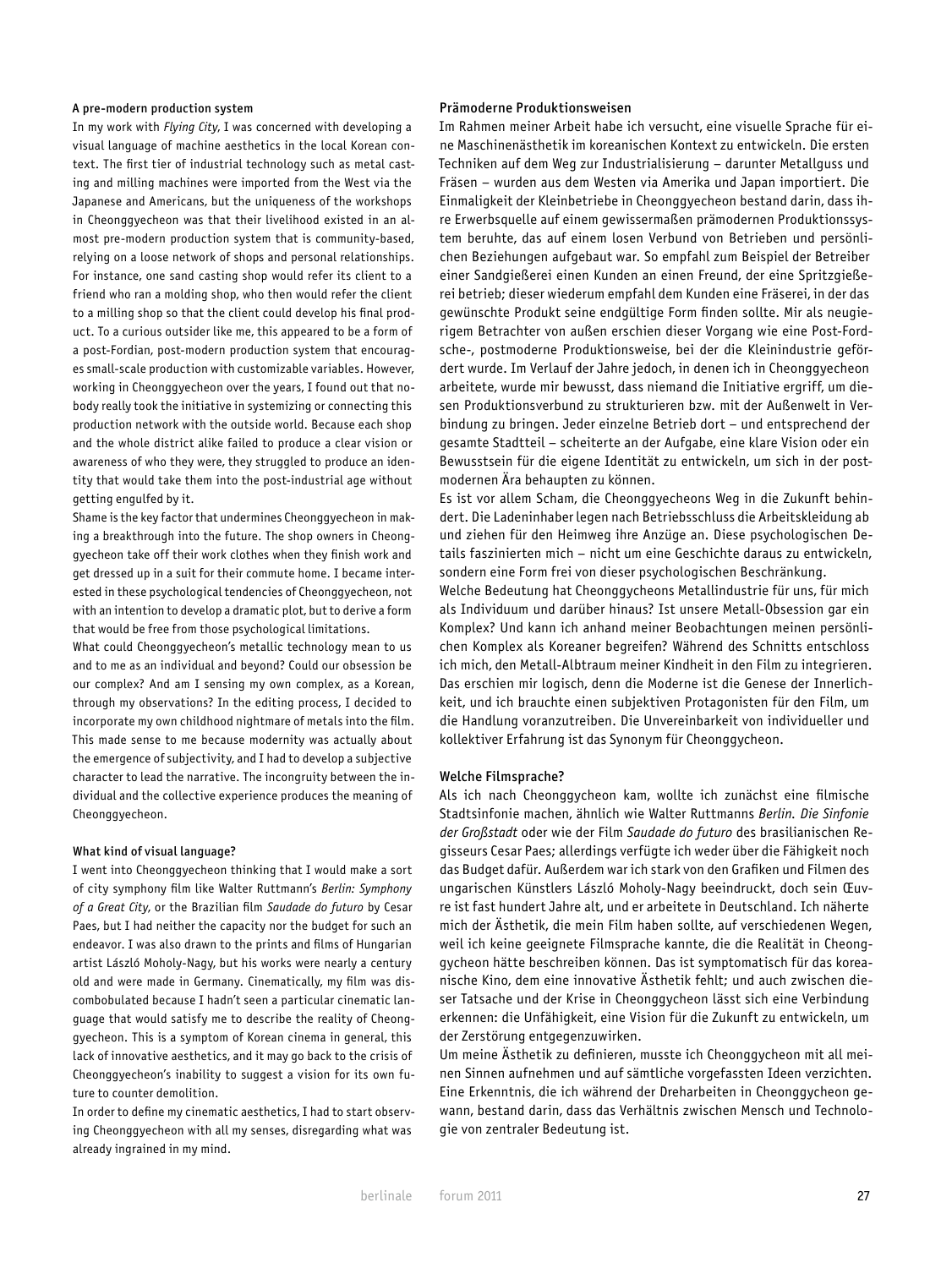# Im Rohzustand

Da in diesem Stadtteil alles ziemlich roh ist – verglichen mit meinem ansonsten digital gesteuerten Leben –, war es mir möglich, die Herstellung materieller Güter und, noch wichtiger, den Einfluss der unterschiedlichen Techniken auf die einzelnen Menschen darzustellen. Zum Beispiel stellte ich fest, dass Menschen, die in der Sandgießerei arbeiten, vergleichsweise offen und gemeinschaftlich miteinander umgehen; ihre Arbeit lässt sich in mancher Hinsicht frei gestalten. Mitarbeiter der Fräserei dagegen ähneln eher dem Ingenieur-Typ: Sie arbeiten meist alleine und sind sehr präzise in ihrem Umgang mit Kunden. Ursprünglich hatte ich vor, den Prozess der Metallformung zu filmen. Dann aber entdeckte ich, dass nicht die Arbeiter das Metall formen, sondern das Metall die Arbeiter. Objekt und Subjekt hatten die Rollen getauscht oder waren eins geworden: Individuum und Kollektiv kontrollieren sich gegenseitig. Diese Beobachtungen wurden zu meiner ästhetischen Richtlinie; sie befreiten mich von dem Druck, einen Dokumentarfilm in einem spezifischen Stil zu realisieren.

Es ist einfach, die Welt zu filmen, denn die Linse ist immer nach außen gerichtet. Aber ich habe entdeckt, dass das Filmemachen von Selbstbeobachtung begleitet sein muss, damit die Außenwelt einen Sinn erhält. Letztlich ist es der Filmemacher, der Sinn in die Welt projiziert, die er mit seinen Bildern einfängt. Die Moderne hat der westlichen Welt technologischen Fortschritt beschert und zugleich die Möglichkeit zur Selbstfindung. Allerdings ergibt sich aus dem westlichen Kult des Individuums das Problem der Gefangenheit des Individuums im eigenen Ich. Südkorea befindet sich zurzeit auf eben diesem Weg, aber ich glaube, dass unser kollektives Denken stärker ist als das im Westen, weil die Moderne hier noch nicht im gleichen Ausmaß verinnerlicht worden ist wie dort. Aber allgemein trifft wohl auf jedes Individuum zu, dass bei genauerer Betrachtung eine seltsame Anordnung sichtbar wird, die das Ich (den Filmemacher) und die Welt drumherum nicht deckungsgleich zeigt. Tatsache ist, dass eine solche Übereinstimmung weder auf allegorischer Ebene noch in den alten Strukturen der Moderne wieder hergestellt werden kann, denn die Realität ist, wenn wir tiefer eindringen, weitaus mysteriöser, als wir uns vorstellen können. *Kelvin Kyung Kun Park*

# Nationale Identität und Familiengeschichte

Existenzielle Fragen und Industriegeschichte stoßen in dem experimentellen Dokumentarfilm *Cheongyecheon Medley* frontal aufeinander. In seinem Debütfilm enthüllt Regisseur Kelvin Kyung Kun Park die persönliche Geschichte seiner Familie in der Eisen- und Stahlindustrie und verbindet sie mit Archivaufnahmen von der rasanten Industrialisierung Südkoreas in den 1960er Jahren sowie aktuellen Aufnahmen von Metallarbeitern in Cheonggyecheon. Entstanden ist ein faszinierender Essay über die Schnittstellen von persönlicher und nationaler Identität.

Verbindendes Element im Film ist ein eingesprochener Brief von Park an seinen Großvater, der während der japanischen Besatzung Koreas eine Fabrik besessen hatte. Park beschreibt Albträume, in denen sein Blut "wie Eisen schmeckt", und fragt sich, wie sehr ihn jenseits von genetischen Einflüssen auch die forcierte Modernisierung Südkoreas unter dem autoritären Regime von Park Chung-hee geprägt hat. Diese faszinierende These setzt er mit Aufnahmen von sich robotergleich bewegenden Arbeitern um sowie anhand von Interviews mit Arbeitern in Cheonggycheon, einem frisch sanierten Stadtteil von Seoul, in dem bis vor kurzem Fabriken standen, die das neue Korea symbolisierten.

One of the important revelations I had while filming in Cheonggyecheon was the importance of the relationship between people and technology.

#### In a raw state

Since everything in the district was relatively raw compared to my usual digitally mediated life, I was able to make better observations on how material things are made and, more importantly, how different techniques affect people. For example, people involved with sand casting are more gregarious and communal, always working and hanging out together in groups. The way their business is run is somewhat malleable and loose, whereas people handling milling machines are more "engineer" types: mostly working alone, precise in their relationships with clients. I wanted to film the process of how metal is shaped, but I found out that instead of workers shaping the metal, the metal was shaping the workers. The subject and the object had swapped or become one, in the same way as the individual and the collective contain each other. This observation became my aesthetic guideline, further liberating me from the confines of creating a documentary of a certain cinematic order.

It is easy to film the world because the lens is always pointing outward. But I discovered that introspection must accompany filmmaking in order for us to make sense of the outside world, because in the end, it is the filmmaker who projects meaning into the world he or she captures. Western modernity has brought forth technological advancement, and along with it, the possibility of self-discovery. However, the West is getting caught up in the ego, and complex problems arise because people are caught in their own egos. South Korea is taking a similar turn now, but still, our sense of the collective is stronger because I think in a way modernity has yet to be internalized here. But I think what applies anywhere in the world is that if we dig deeper into the individual, we can discover a strange structure that keeps the self (filmmaker) and the outside world in orbit in incongruent accordance. The reality is that this incongruity cannot be restored in allegorical meaning or in historical structures of modernity, because reality is more mysterious than we could ever imagine once we look deeper. *Kelvin Kyung Kun Park*

# National identity and family history

The existential and the industrial meet head-on in experimental docu *Cheonggyecheon Medley.* Wrapping confessional narration about his family's history in the iron and steel business around archival footage of South Korea's rapid industrialization program of the 1960s and contempo images of metalworkers in Seoul's Cheonggyecheon district, first-time helmer Kelvin Kyung Kun Park has forged an arresting essay on the intersection between personal and national identity. Prospects outside niche broadcasters are minimal, but fests should take a look. Linking material is provided by a voiceover letter from Park to

his grandfather, a merchant who owned a factory during Japan's colonial occupation of Korea. Describing nightmares in which "my blood tastes like iron," Park wonders whether he is afflicted by a "genetic imprint" linked not only to his bloodline but to